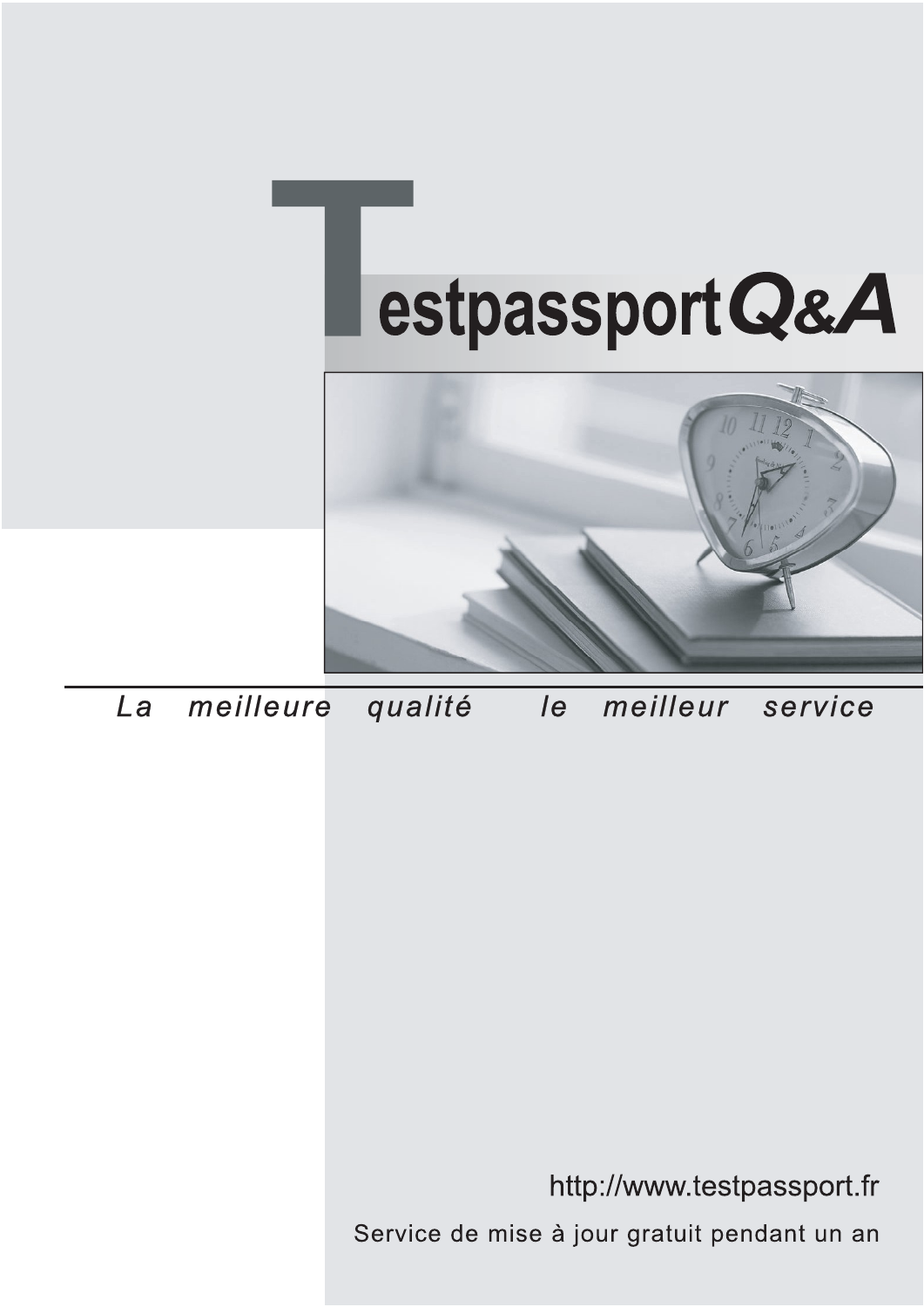# **Exam** : **117-202**

# **Title** : LPI Level 2 Exam 202

## **Version** : DEMO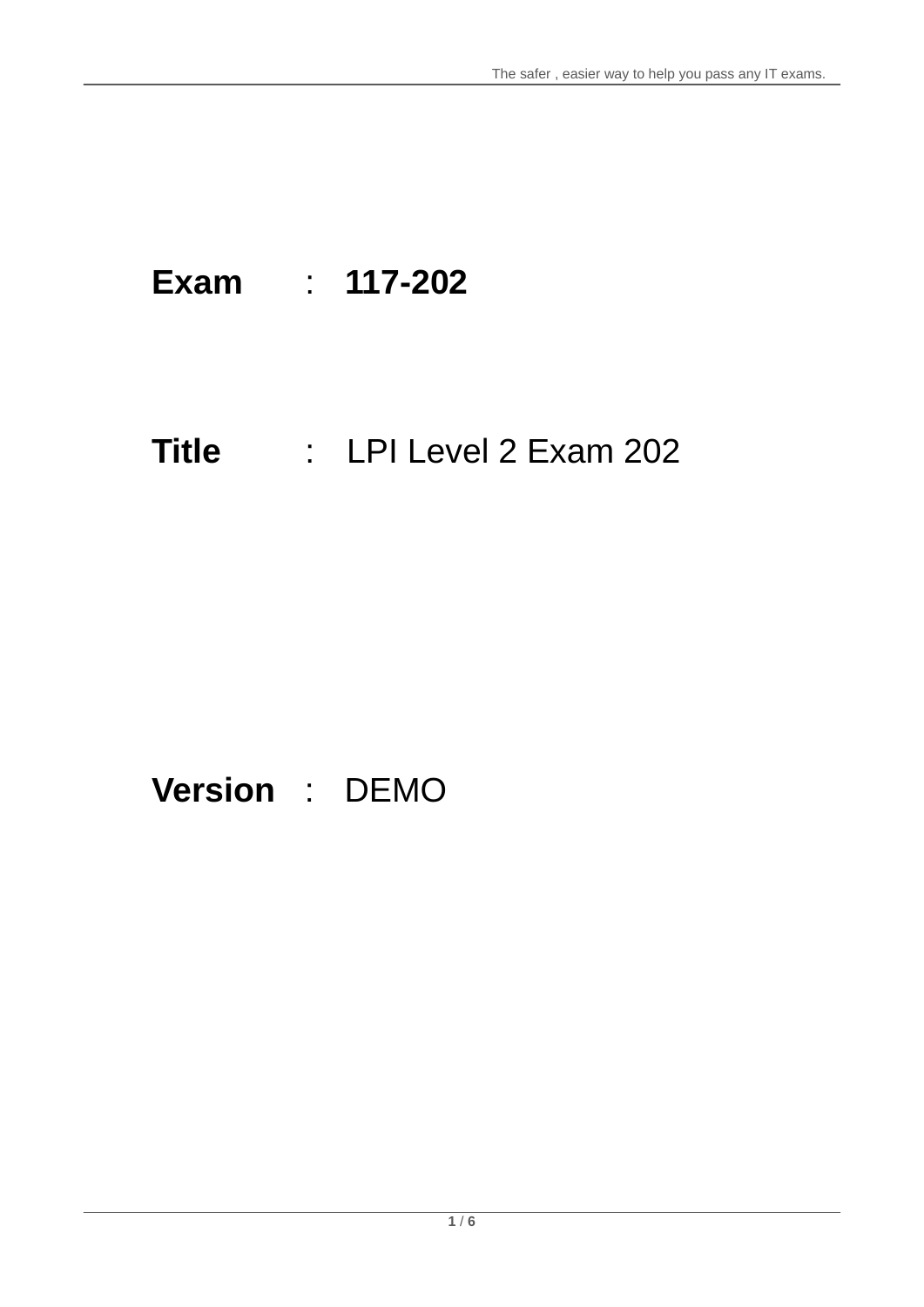1.Given this excerpt from an Apache configuration file, which of the numbered lines has INCORRECT syntax?

1: <VirtualHost \*:80>

2: ServerAdmin admin9@server.example.org

3: DocumentRoot /home/http/admin

4: ServerName admin.server.example.org

5: DirectoryIndex index.php default.php

6: ErrorLog logs/admin.server.example.org-error\_log

7: CustomLog logs/admin.server.example.org-access\_log common

8:</VirtualHost>

A.1

B.1 and 4

C.1, 4 and 7

D.1 and 5

E.None. The configuration is valid

**Answer:** E

2.Select the TWO correct statements about the following excerpt from httpd.conf:

<Directory /var/web/dir1> <Files private.html> Order allow, deny Deny from all </Files>

</Directory>

A. The configuration will deny access to /var/web/dir1/private.html, /var/web/dirl/subdir2/private.html, /var/web/dirl/subdir3/private.html and any other instance of private.html found under the /var/web/dir1/directory.

B. The configuration will deny access to /var/web/dir1/private.html, but it will allow access to /var/web/dirl/subdir2/private.htm1, for example.

C. The configuration will allow access to any file named private.html under /var/web/dir1, but it will deny access to any other files

D. The configuration will allow access just to the file named private.html under /var/web/dir1

E. The configuration will allow access to /var/web/private.html, if it exists

**Answer:** A,E

3.Considering the following excerpt from the httpd.conf file, select the correct answer below:

<Location> AllowOverride AuthConfig Indexes

</Location>

A. The Indexes directive in the excerpt allows the use of other index-related directives such as DirectoryIndex

B. Both directives AuthConfig and Indexes found in the server's .htaccess file will be overridden by the same directives found in the httpd.conf file

C. The AuthConfig used in the excerpt allows the use of other authentication-related directives such as AuthType

D. The excerpt is incorrect, as the AllowOverride cannot be used with Indexes, since the latter cannot be overridden

E. The excerpt is incorrect, because AllowOverride cannot be used inside a Location section

**Answer:** E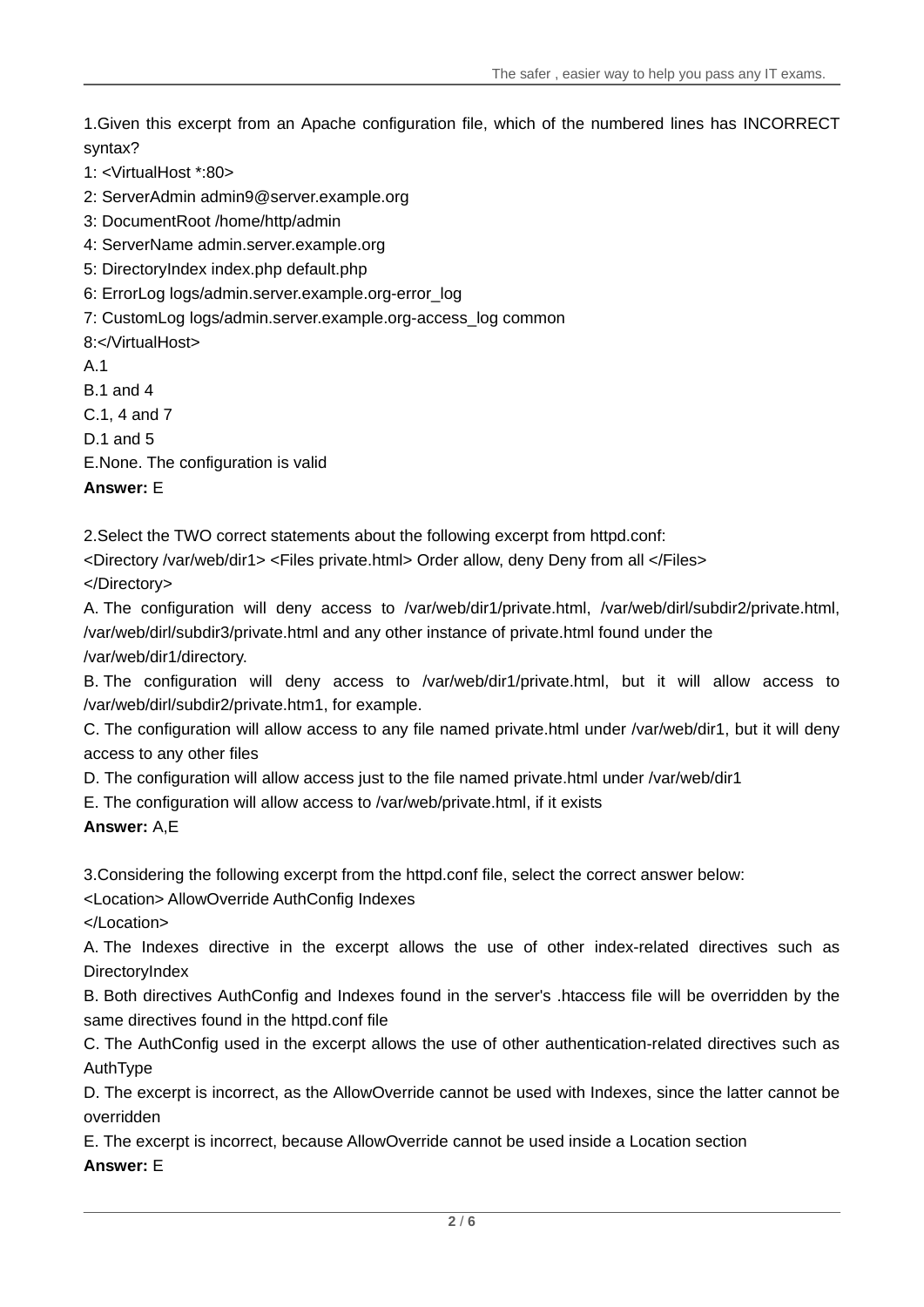4.Which of the following lines in the Apache configuration file would allow only clients with a valid certificate to access the website?

- A. SSLCA conf/ca.crt
- B. AuthType ssl
- C. IfModule libexec/ssl.c
- D. SSLRequire
- E. SSLVerifyClient require
- **Answer:** E

5.Which TWO of the following options are valid, in the /etc/exports file?

- A. rw
- B. ro
- C. rootsquash
- D. norootsquash
- E. uid

**Answer:** A,B

6.Which of the following is needed, to synchronize the Unix password with the SMB password, when the encrypted SMB password in the smbpasswd file is changed?

A. Nothing, because this is not possible.

B. Run netvamp regularly, to convert the passwords.

- C. Rin winbind --sync, to synchronize the passwords.
- D. Add unix password sync = yes to smb.conf.
- $E.$  Add smb unix password = sync to smb.conf.

#### **Answer:** D

7.The new file server is a member of the Windows domain "foo". Which TWO of the following configuration sections will allow members of the domain group "all" to read, write and execute files in "/srv/smb/data"?

A. [data] comment = data share path = /srv/smb/data write list = @foo+all force group = @foo+all create mask =  $0550$  directory mask =  $0770$ 

B. [data] comment = data share path = /srv/smb/data write list = @foo+all force group = @foo+all create mask =  $0770$  directory mask =  $0770$ 

C. [data] path = /srv/smb/data write list = @foo+all force group = @foo+all create mask = 0770 directory  $mask = 0770$ 

D. [data] comment = data share path = /srv/smb/data write list = @foo+all force group = @foo+all directory mask  $= 0770$ 

E. [data] comment = data share path = /srv/smb/data write list = @foo+all force group = all create mask = 0550 directory mask =  $0770$ 

**Answer:** B,C

8.Which command can be used to list all exported file systems from a remote NFS server:

A. exportfs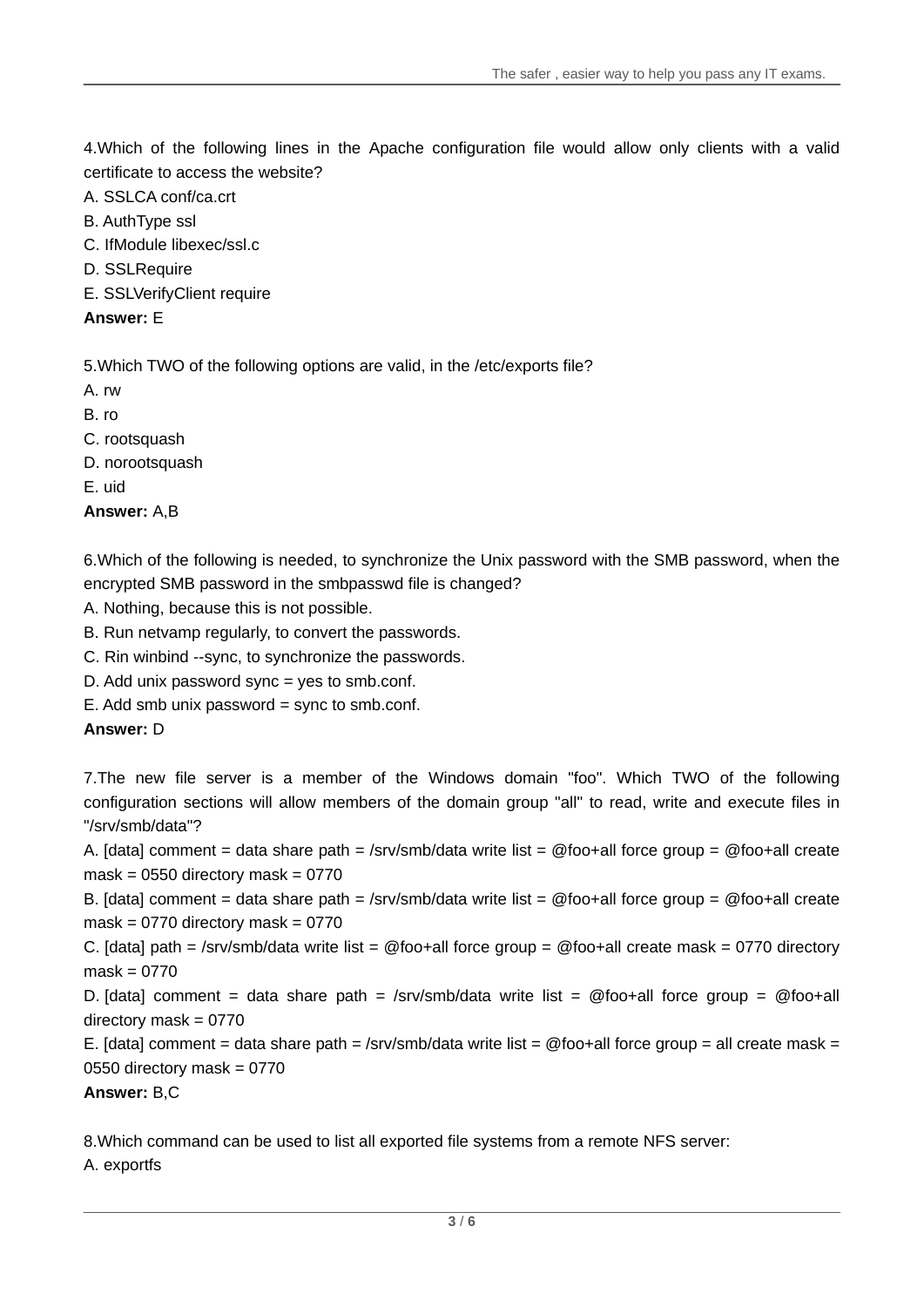- B. nfsstat
- C. rpcinfo
- D. showmount
- E. importfs
- **Answer:** D

9.During which stage of the boot process would this message be seen? Ide0: BM-DMA at 0xff00-0xff07, BIOS settings: hda:DMA, hdb:DMA

- A. Boot loader start and hand off to kernel
- B. Kernel loading
- C. Hardware initialization and setup
- D. Daemon initialization and setup

**Answer:** C

10.Where should the LILO code reside, on a system with only one installation of Linux and no other operating systems?

- A. In the master boot record
- B. In the boot sector
- C. In the /boot directory
- D. At the start of the kernel

#### **Answer:** A

11.During which stage of the boot process would this message be seen?

ide\_setup:hdc=ide-scsi

- A. Boot loader start and hand off to kernel
- B. Kernel loading
- C. Hardware initialization and setup
- D. Daemon initialization and setup

#### **Answer:** B

12.What happens when the Linux kernel can't mount the root filesystem when booting?

A. An error message is shown, showing which device couldn't be mounted or informing that init couldn't be found.

B. An error message is shown and the system reboots after a keypress.

C. An error message is shown and the system boots in maintenance mode.

D. An error message is shown and the administrator is asked to specify a valid root filesystem to continue the boot process.

E. An error message is shown, stating that the corresponding kernel module couldn't be loaded.

**Answer:** A

13.Messages from programs are not appearing in the user's native language. What environment variable must be set for this to happen?

A. LANG

B. I18N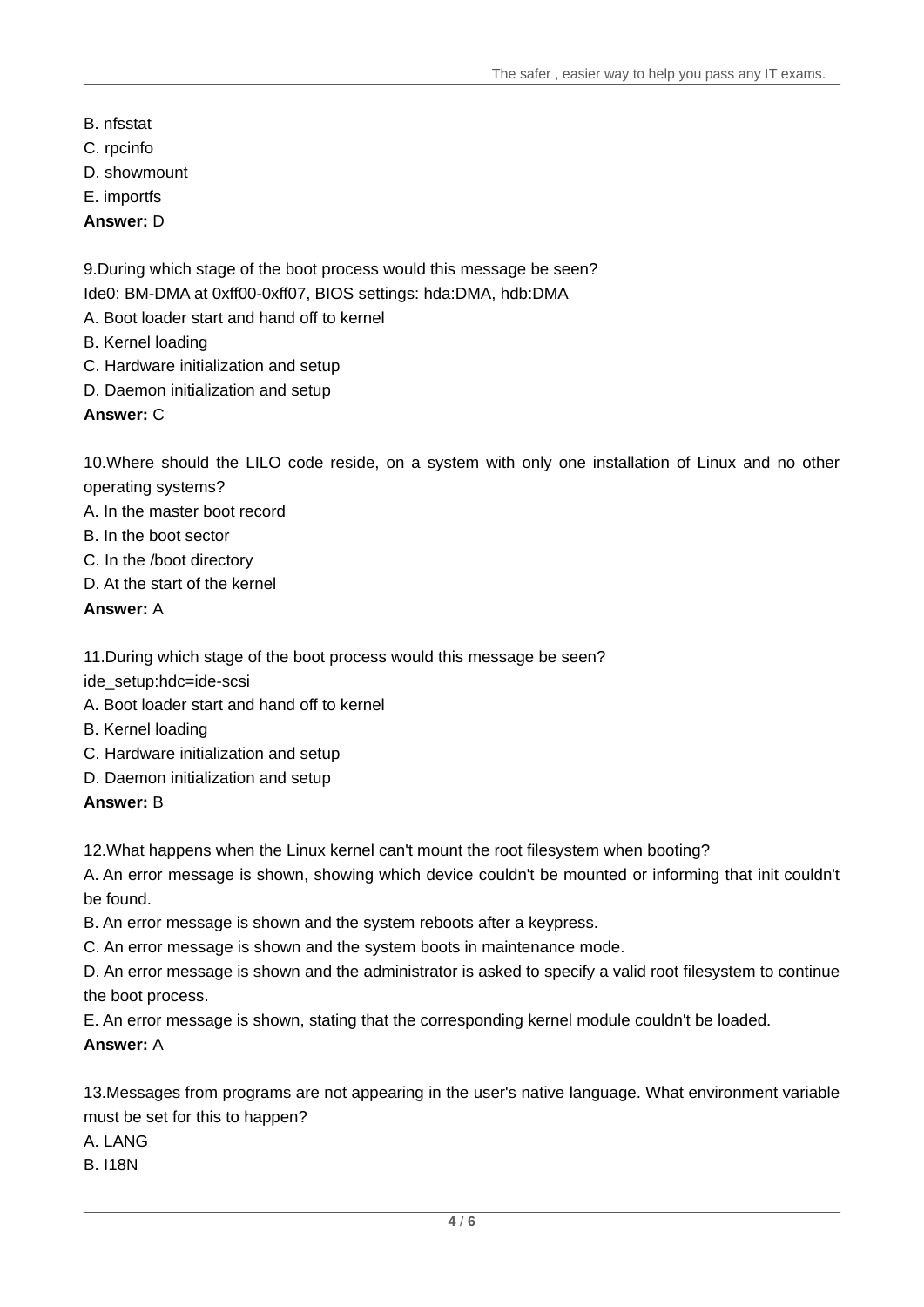C. MESSAGES D. MSGS E. LC\_MSGS **Answer:** A

14.When bash is invoked as an interactive login shell, which of the following sentences is true?

A. It first reads and executes commands in /etc/profile and then does same for  $\sim$ /.bash\_profile and  $\sim$ / bashrc

B. It first reads and executes commands in /etc/bashrc and then does same for /etc/profile

C. It reads and executes commands in ~/.bashrc only if /etc/profile or another initialization script calls it.

D. It ignores /etc/profile and only reads and executes commands in ~/.bashrc

E. It first reads and executes commands in /etc/profile and then does same for ~/.bash\_profile, ~/.bash\_login and ~/.profile

#### **Answer:** C

15.Why is the root file system mounted read-only during boot and remounted with write permission later on?

A. Because if problems with the root file system are detected during the boot, fsck can be run, without risk of damage.

B. Because this way crackers cannot collect information about root with boot sniffers

- C. To avoid writing to the disk, unless the root password is known.
- D. To avoid other operating systems overwriting the Linux root partition
- E. Because the disk has its own write protection that cannot change by the operating system.

#### **Answer:** A

16.A GRUB boot loader installed in the MBR was accidentally overwritten. After booting with a rescue CDROM, how can the lost GRUB first stage loader be recovered?

A. Use dd to restore a previous backup of the MBR

- B. Install LILO since there is no easy way to recover GRUB
- C. Running mformat will create a new MBR and fix GRUB using info from grub.conf
- D. Run grub-install after verifying that grub.conf is correct.
- E. Run fdisk --mbr /dev/had assuming that the boot harddisk is /dev/hda.

#### **Answer:** D

#### 17.CORRECT TEXT

All machines outside the network are able to send emails through the server to addresses not served by that server. If the server accepts and delivers the email, then it is a  $(n)$ 

#### **Answer.** open email relay

18.Journalling doesn't appear to be working on an ext3 file-system. When booting, the following line appears: VFS: Mounted root (ext2 filesystem) readonly.

What could be causing the problem?

- A. An old version of e2fsprogs is installed.
- B. The kernel does not contain ext3 support.